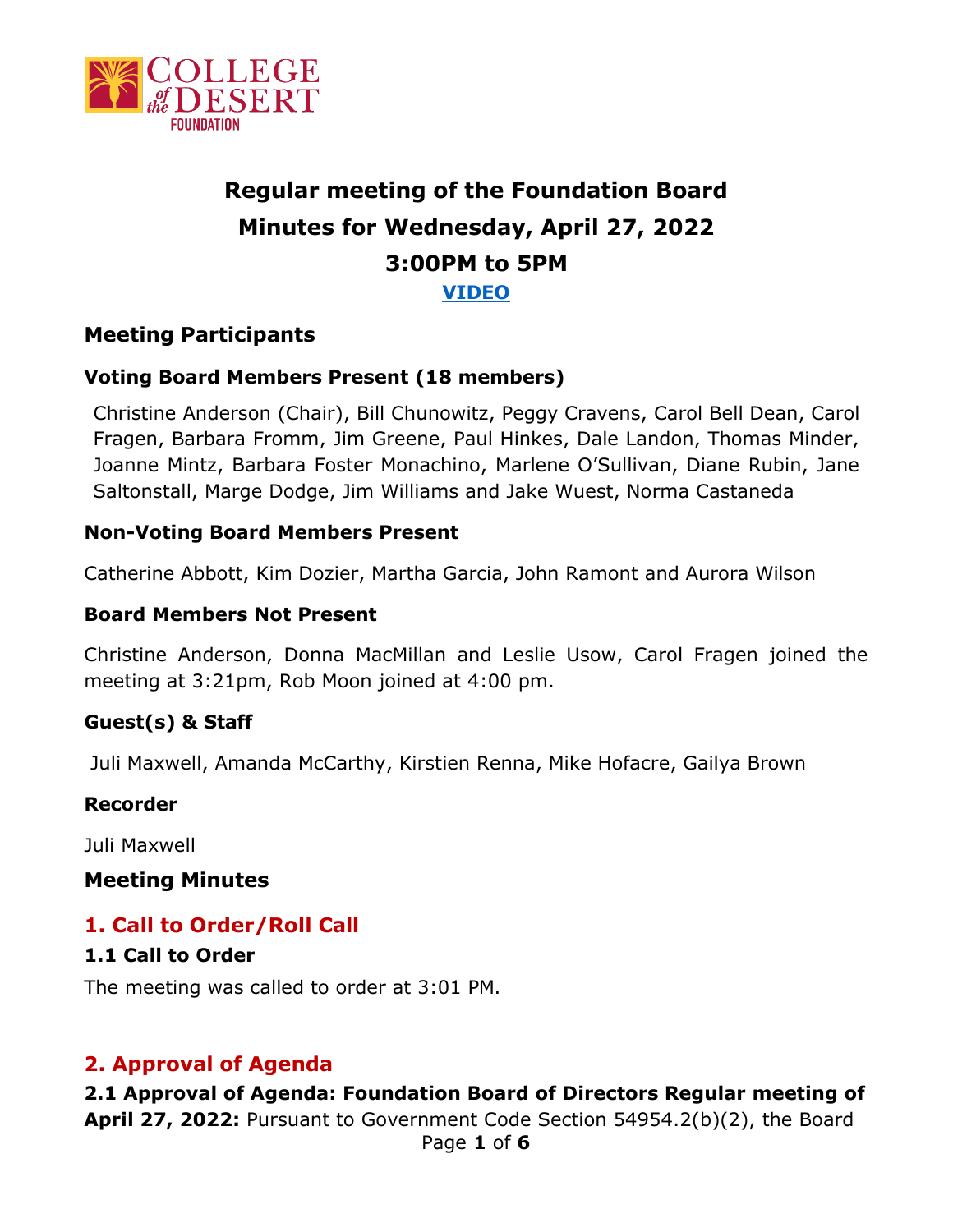may take action on items of business not appearing on the posted agenda, upon a determination by a two-thirds vote of the members of the legislative body present at the meeting, or, if less than two-thirds of the members are present, a unanimous vote of those members present, that there is a need to take immediate action and that the need for action came to the attention of the local agency subsequent to the agenda being posted as specified in subdivision (a).

**2.2 Confirmation of Agenda:** Approval of Agenda for the Board of Directors regular meeting of April 27, 2022 with any addition, correction or deletions.

#### **2.3 Conclusion**

Bill Chunowitz moved to approve the agenda, Barbara Fromm seconded. Motion carried.

| 2.1 Follow-up Items | 2.1 Task of | 2.1 Due by |
|---------------------|-------------|------------|
|                     |             |            |

#### **3. Approval of Minutes**

#### **3.1 Approval of March 10, 2022 Foundation Board of Directors Regular Meeting Minutes**

Jake Wuest moved to approve the minutes as presented, Norma Castaneda seconded. Motion Carried.

| 3.1 Follow-up Items | 3.1 Task of 3.1 Due by |  |
|---------------------|------------------------|--|
|                     |                        |  |

#### **4. Comments from the Public**

**4.1 Comments from the Public:** In accordance with Assembly Bill 361 and guidance from the California Department of Public Health on gatherings, remote public participation is allowed. Questions will be accepted by email to [codfoundation@collegeofthedesert.edu](mailto:codfoundation@collegeofthedesert.edu) and read into the record during public comment. Persons who wish to speak to the Board on any item not already on the agenda may do so at this time. There is a time limit of three (3) minutes per person and fifteen (15) minutes per topic, unless further time is granted by the Board. This time limit will be doubled for members of the public utilizing a translator to ensure the non-English speaker receives the same opportunity to directly address the Board, unless simultaneous translation equipment is used. Requests should be directed to the Foundation as soon in advance of the Board meeting as possible

There were no comments from the public and no member of the public was present.

#### **5. Mission Moment**

#### **Foster Youth Education Presentation**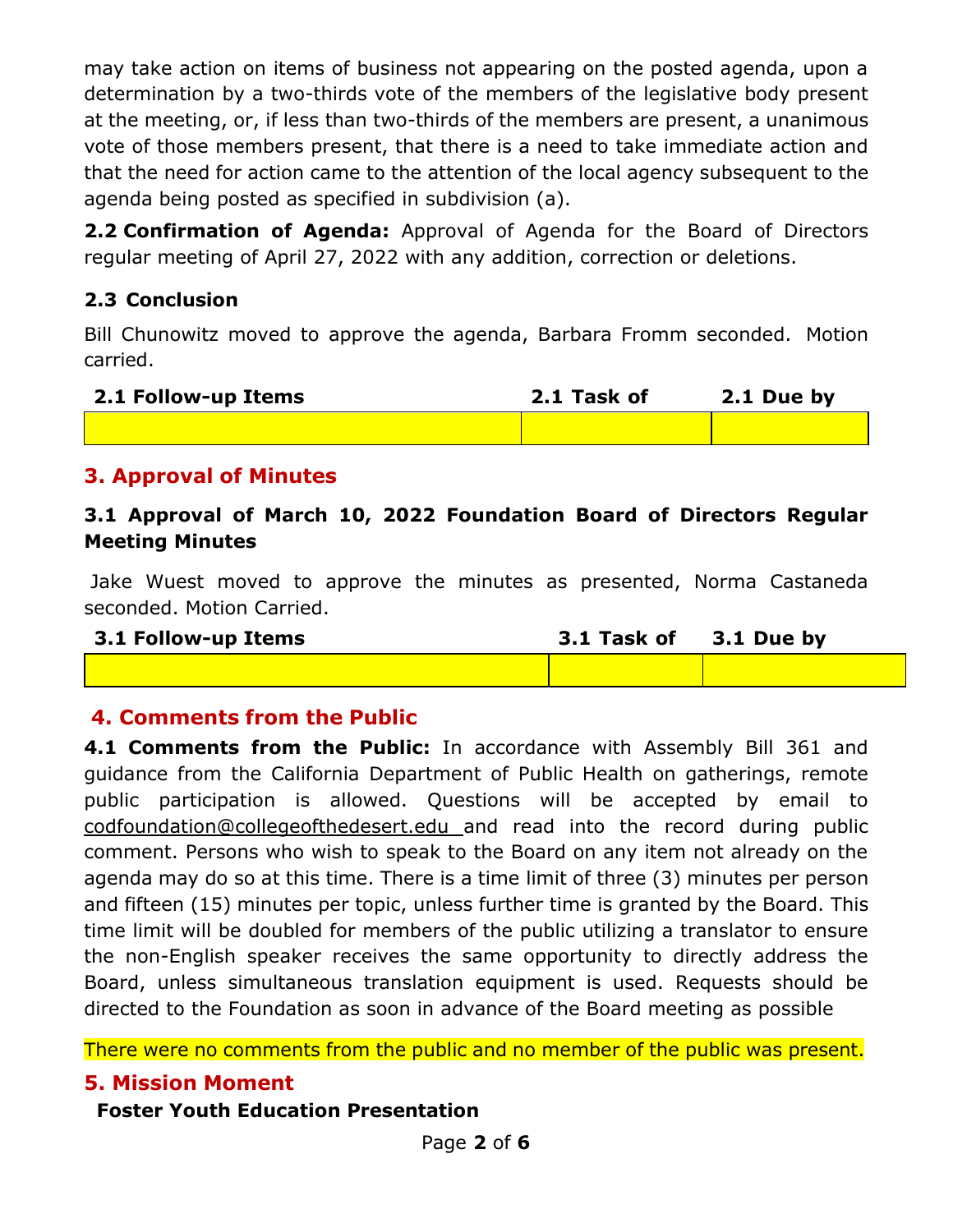Foster Youth from COD including students Karla Gibson and Stephanie Monroy-Ramirez, and counselor Carol Lasquade gave a presentation outlining the new Foster Youth Center, the impact of the program on their lives, and thanked the Board, donors and the Foundation. They thanked Connie Lurie for her significant gift which they know will continue to support COD Foster Youth students. The students took questions from the board.

#### **6. Consent Agenda Items**

**Consent Agenda**: Blanket Motion: All Consent items will be voted on in one motion. Any Board Member may request that any item(s) be moved to the Action Agenda.

- **6.1 Adopt Resolution No. 031822-1 to continue fully or partially virtual public meetings**
- **6.2 Approve the Financial Statements for period ended January 31, 2022 as recommended by the Finance and Investment Committee**

#### **6.3 Approve the Proposed 2022-23 Budget Amendment**

#### **5. Conclusion**

Bill Chunowitz moved to approve the consent agenda as amended, Tom Minder seconded. Motion carried.

| 5. Follow-up Items | 5. Task of 5. Due by |  |
|--------------------|----------------------|--|
|                    |                      |  |

#### **7. Action Agenda (Items pulled from the Consent Agenda for Separate discussion and consideration)**

No items were pulled from the agenda.

| 6. Follow-up Items | 6. Task of | 6. Due By |
|--------------------|------------|-----------|
|                    |            |           |

#### **8. Reports**

#### **8.1 College Superintendent/President– Dr. Martha Garcia**

Dr. Garcia thanked the Foundation for the events that have taken place to support College of the Desert and for the impact the Foundation is making on the lives of the students. She acknowledged that the school needs more services for Foster Youth. Dr. Garcia reported on construction progress in Page **3** of **6**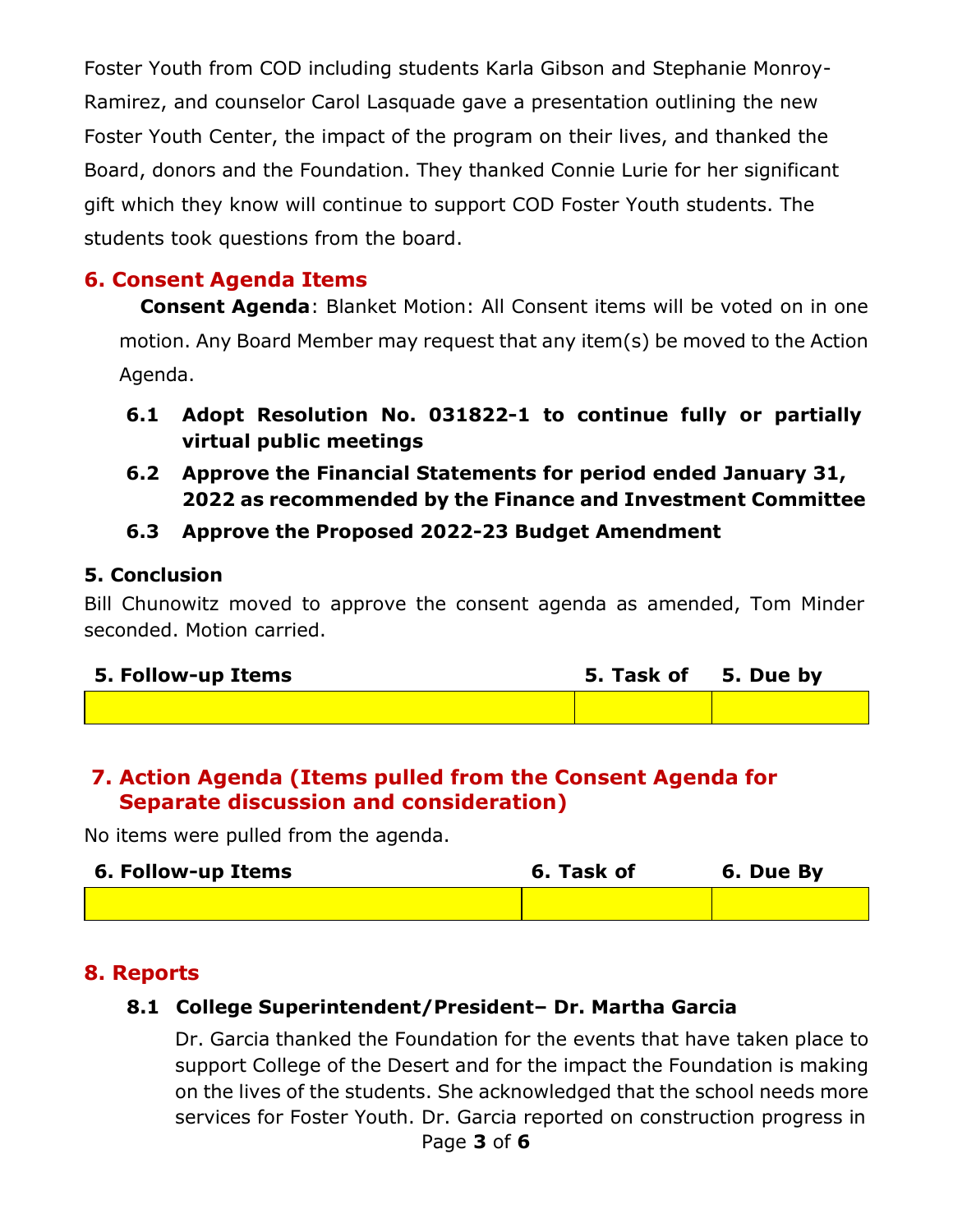Indio which began this week. Regarding Roadrunner Motors – the board approved the continuation of the project at the original location in Cathedral City. Dr. Garcia reported on the student commencement speaker event on May 17 at 4pm at the Pollack that will highlight the students who applied to be commencement speaker but were not chosen. She was so moved by their courage she decided to hold an event to present in front of an audience and it will be streamed online. Dr. Garcia noted the Commencement speakers who were chosen, are both Foster Youth.

#### **8.2 Board of Trustees – Aurora Wilson**

Aurora reported the Board had asked her to congratulate the Foundation and the Chairs and Sponsors for a job well done on Stepping Out for COD. She thanked the Foundation board for the President's Circle event at Rob Moon's home, as well as the campus tour that she attended.

#### **8.3 Student Board Member Update – Amaris Guzman**

Student was not present.

#### **8.4 Executive Director - Catherine Abbott**

Catherine shared a presentation with the Board regarding various events and gifts that have come into the Foundation from various donors. Catherine also shared upcoming events and encouraged Board attendance. (Powerpoint attached.)

#### **9. Action Items**

**9.1 Approve the changes of the By-Laws for the new Executive Committee structure as recommended by the Executive Committee meeting (Tom Minder, Diane Rubin & Catherine Abbott)**

Tom Minder described to the Board what has happened with the By-Laws. The By-Laws reflect the hierarchy of the organization. "President" was changed to "Chair-Person" in the by-laws. Page 146 is still using old terms for "President" and will be updated.

#### **9.1 Conclusion**

Jake Wuest moved to Approve the changes of the By-Laws for the new Executive Committee structure as recommended by the Executive Committee meeting. Bill Chunowitz seconded. Motion carried.

| 9.1 Follow-up Items             | 9.1 Task of  | $9.1$ Due by |
|---------------------------------|--------------|--------------|
| Change President to Chairperson | Juli Maxwell | 15.25.2022   |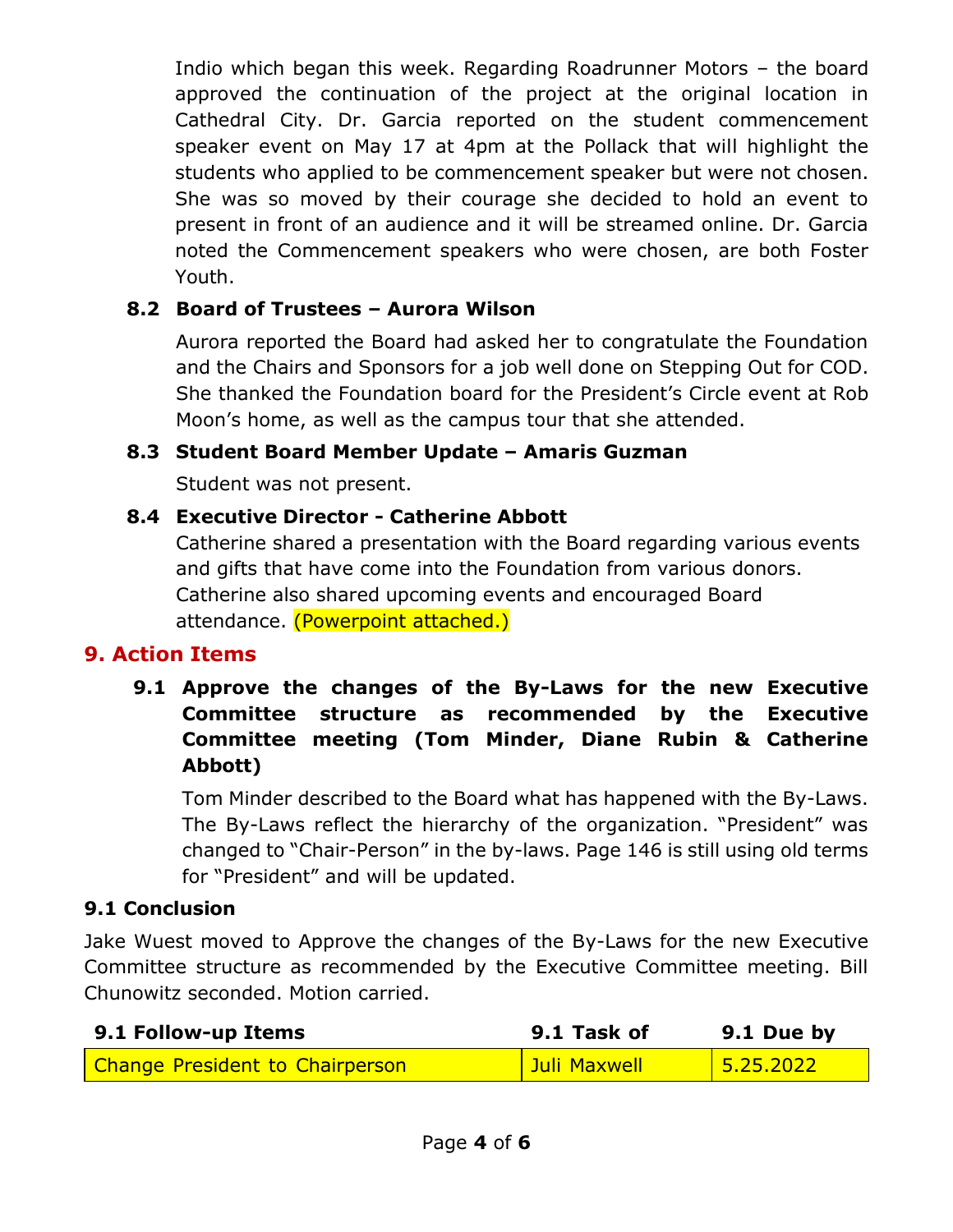#### **10. Discussions Items**

- **10.1 First Review of the Proposed List of Board of Directors for fiscal year 2022-2023 as recommended by the Nominating Committee (Barbara Fromm)** Barbara read the names of the proposed list of Board of Directors.
- **10.2 First Review of the Proposed Slate of Officers for fiscal year 2022- 2023 as recommended by the Nominating Committee (Barbara Fromm)** Barbara read the names of the proposed slate of officers. Officers will be voted on in the next meeting.

#### **10.3 Campus Grant Presentation (Catherine Abbott)**

Catherine gave a presentation outlining what these grants will do, who would be eligible, and how these will be applied for and managed. This will not be voted on today. This was for education and discussion. The annual investment activity of \$600k board quasi endowment is what this will be funded from.

- **10.4 Student Emergency Fund 3 Month Review (Tom Minder & Kirstien Renna)** Tom Minder stated that approximately \$411,000 has been dispersed out of this fund. \$300k of that was transferred into that fund during the pandemic from other accounts. This was suspended in December and Tom raised the question of more funds being transferred into this account. Originally funds for this account came from the 30/30 fund. Funds were raised last year specifically for this fund. No recent requests for this money have come into the Foundation. Catherine Abbott explained the difference between this fund and the Edge/Pledge program.
- **10.5 Stepping Out for College of the Desert Gala Final Debriefing & 40th Anniversary Discussion (Barbara Foster Monachino & Jane Saltonstall)** Barbara Foster shared that they were happy with the outcome and that the event met and exceeded goal. The committee met and did a comprehensive debrief which will provide a good template for the 2022/23 Chairs of the Stepping Out Committee. McCallum report showed a profit \$13,000 after expenses, from ticket sales, that will go to the Foundation.

| 10.0 Follow-up Items | 10.0 Task of | 10.0 Due by |
|----------------------|--------------|-------------|
| <b>None</b>          | <b>None</b>  | <b>None</b> |

#### **11. Future Agenda Items**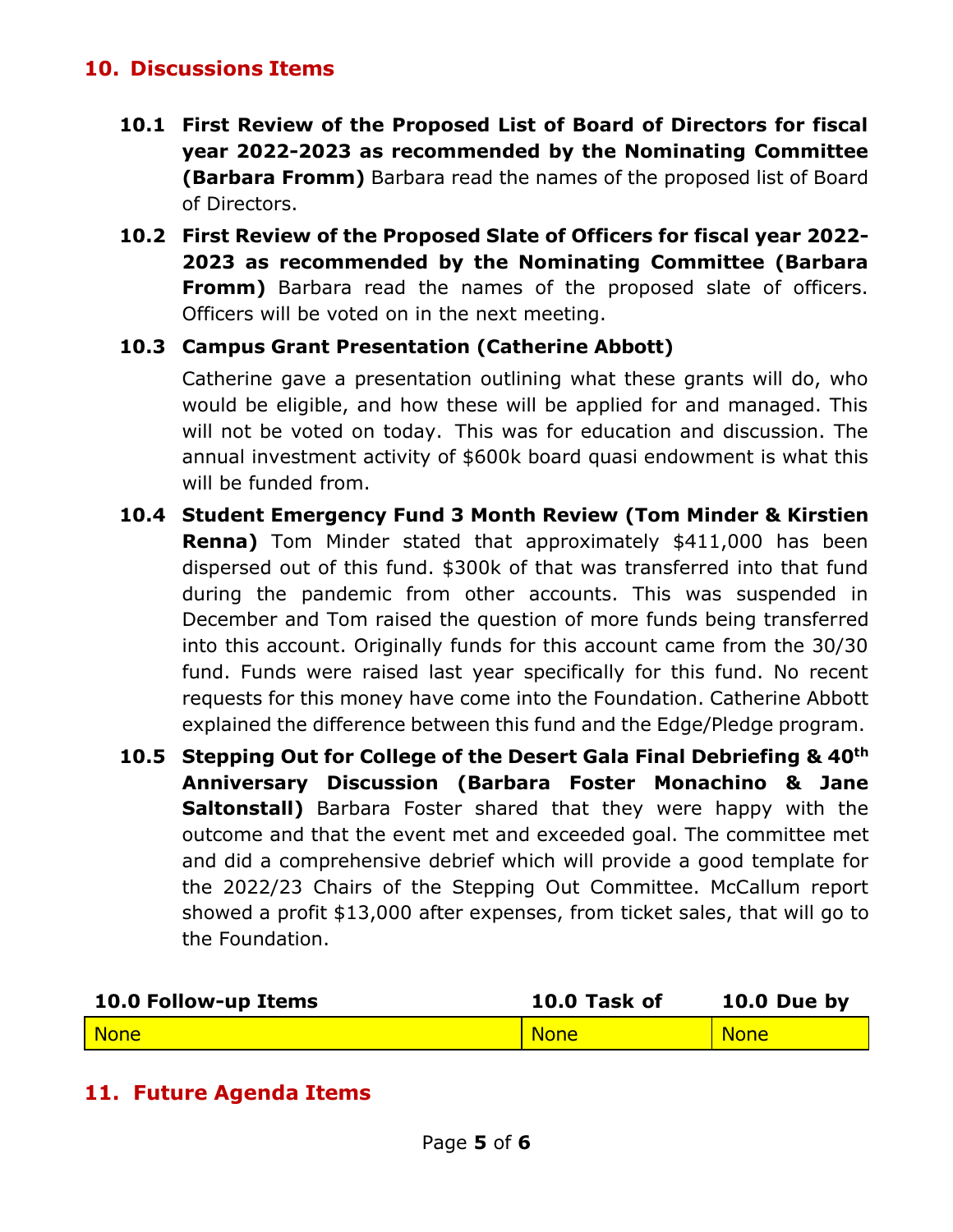#### **11.1 Board Members Expectations for 2022/2023 Fiscal Year (Barbara Fromm & Catherine Abbott)**

**11.2 Diversity Program**

#### **12. Adjournment**

The meeting was adjourned at 4:37PM.

**Next Meeting: Wednesday, May 25, 2022 – 3:00PM – Desert Willow Resort**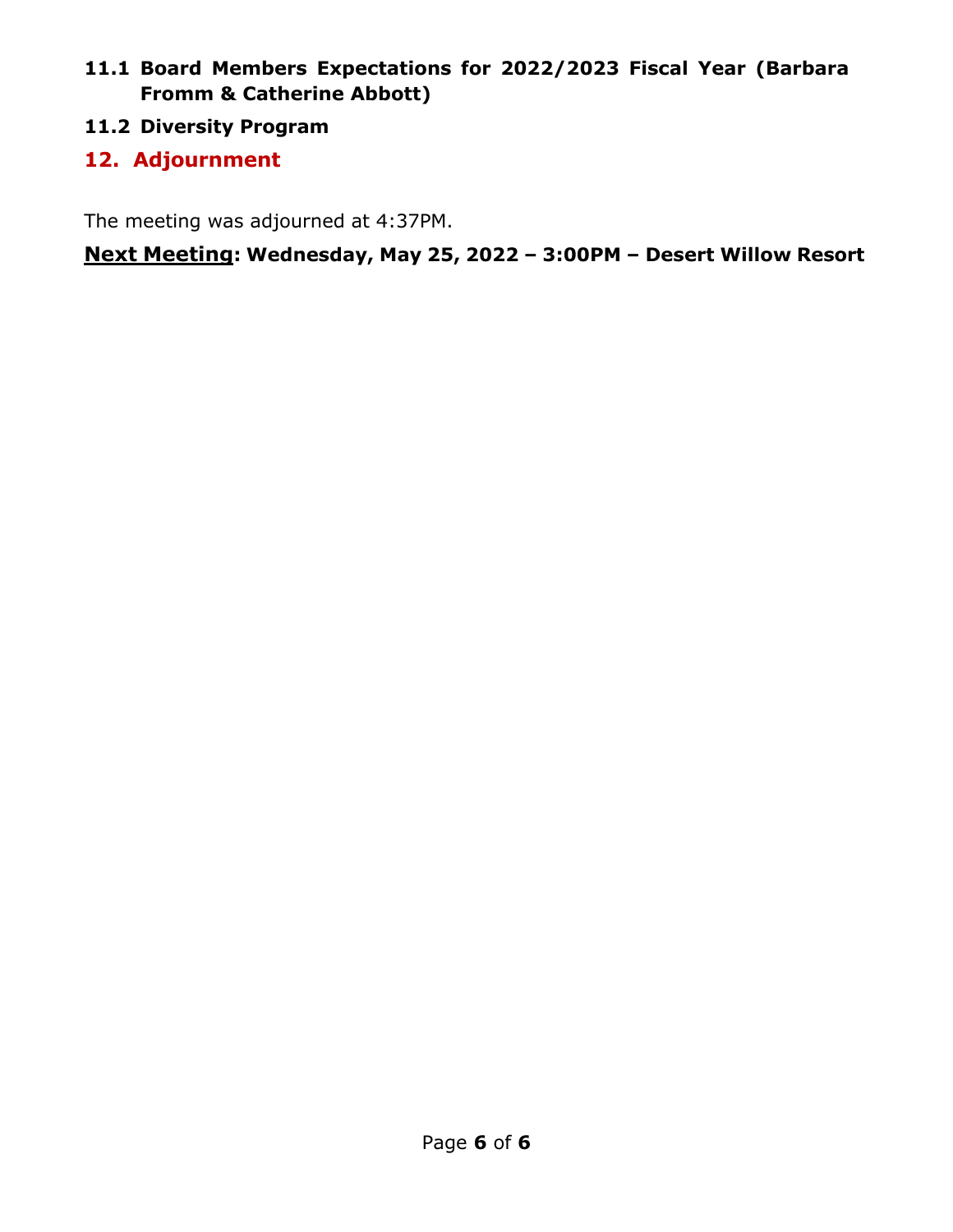## Campus Grants

A fun competitive opportunity for College of the Desert employees

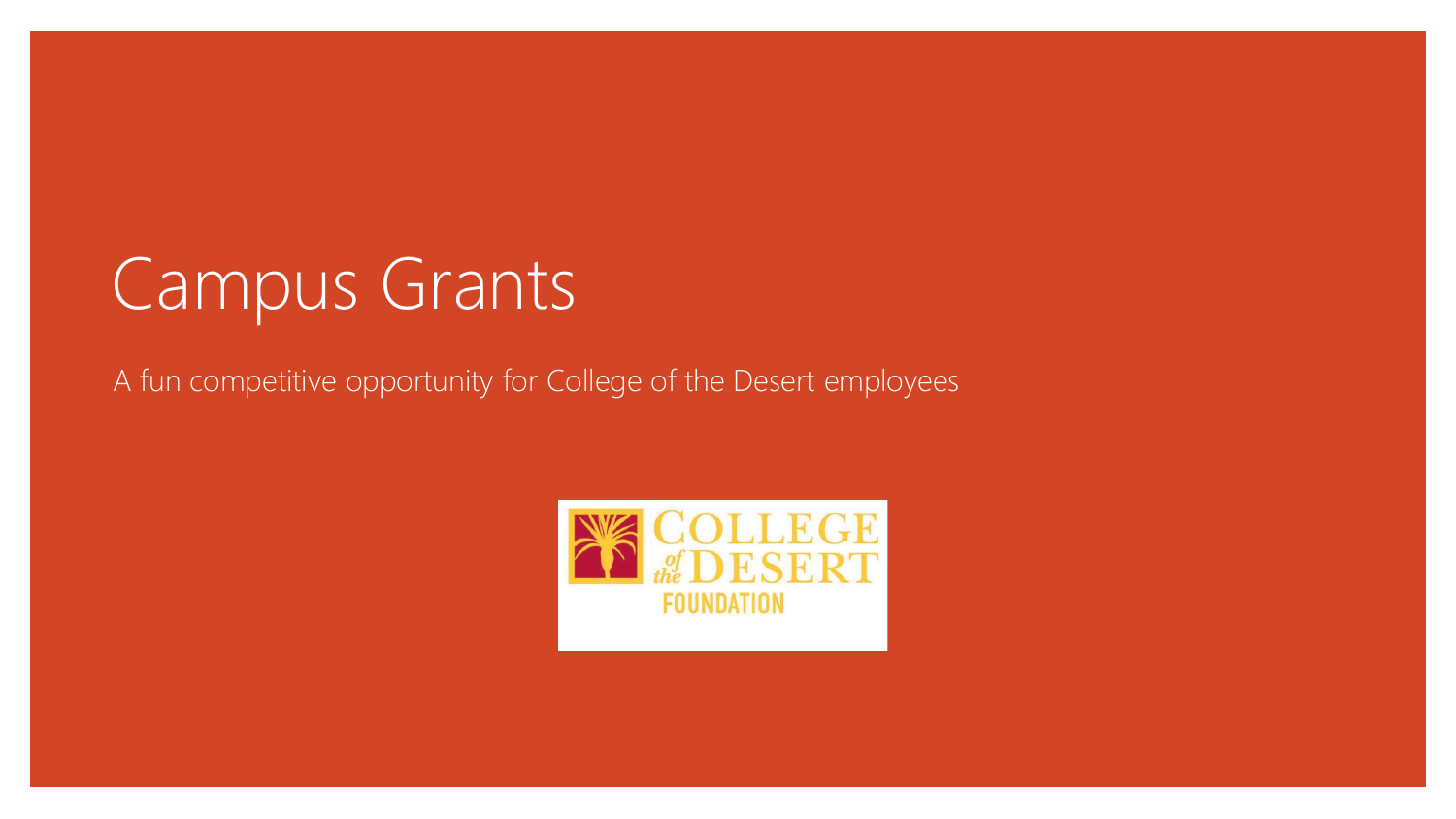## How they work

#### • General Purpose

- Provide financial assistance to help COD Faculty and staff enhance the educational experience of students.
- All College of the Desert employees are eligible to apply
- Award amounts:
	- \$30,000 annually
	- \$15,000 per semester
	- 5 \$3000 awards
- All grants must be used within 12 months (use it or lose it)

#### • How they are Chosen

- The College of the Desert Foundation Sub-Committee evaluates and scores applications according to responses provided on the grant application (Other college constituency groups will be invited to serve on this committee)
- Incomplete or late applications will not be accepted
	- Applications must have appropriate signatures from Deans and/or Vice President – vetted by their own departments

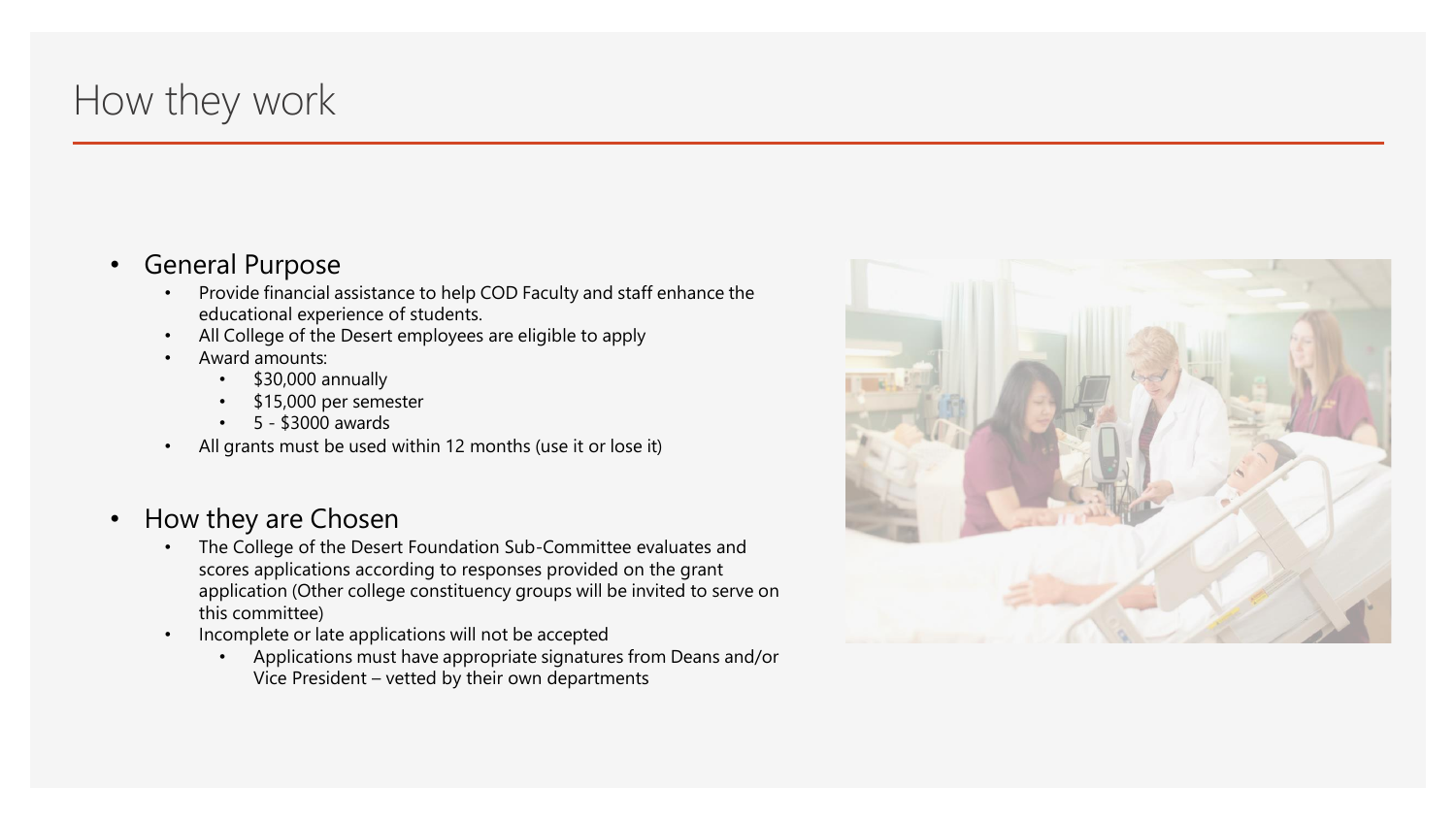## Campus Grants

#### Reports:



Each Grantee is required to provide a summary report to the Foundation upon completion of the grant funded project

Reports should include a description of how the grant enhanced the students' educational experience **2**

A Foundation representative may be assigned to conduct a follow up visit.

**4**

**3**

Grantee and grantees may be asked to present their work to a Foundation audience. This could include: board meetings, campus tours, grants committee visit.

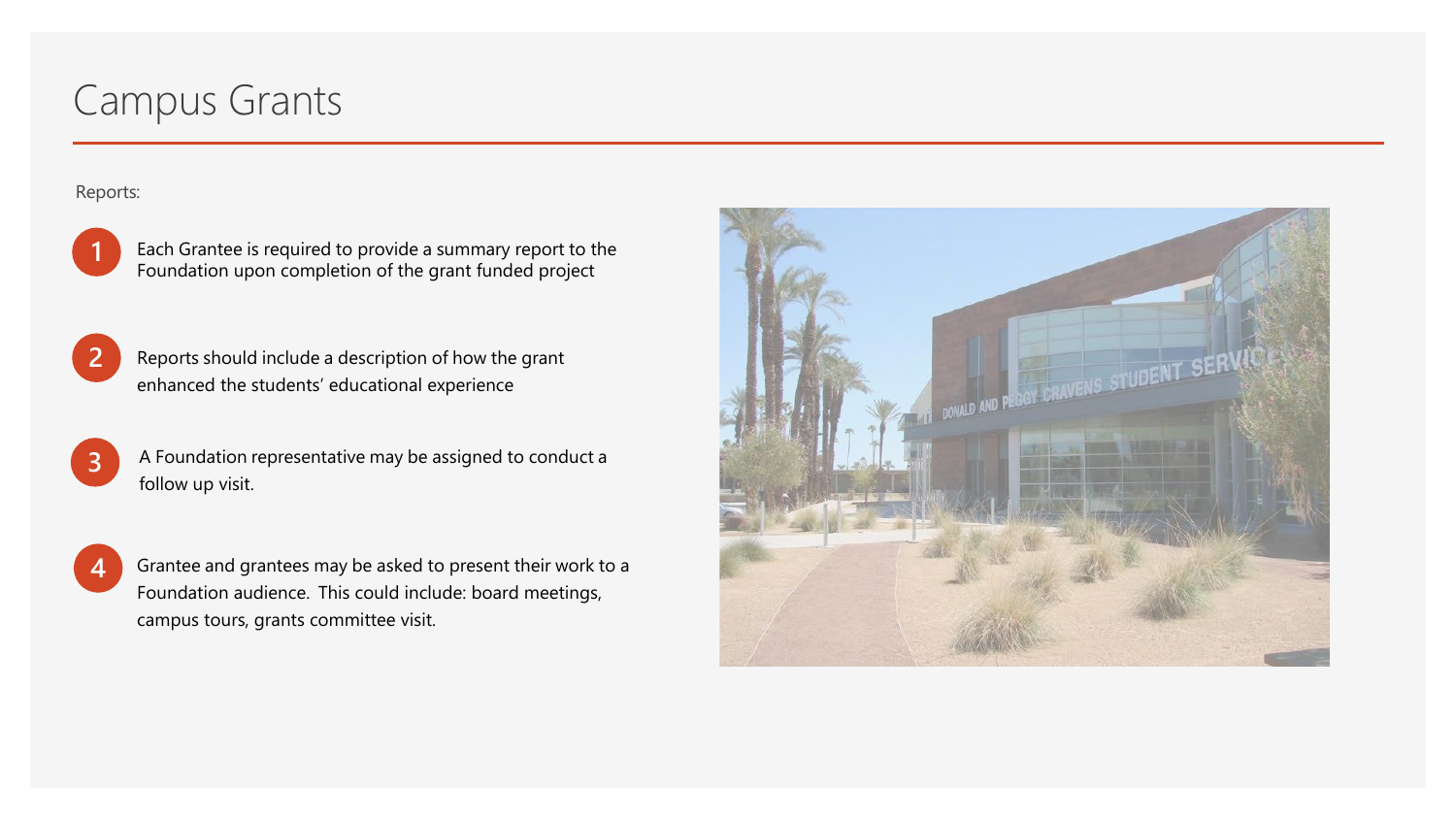## Types of Requests – Examples

1. Equipment

Fire Technology - SCBA Agriculture - Tractor





### 3. Student Experience

Carnegie Hall



#### 2. Program Enhancement

Supplies for EDGE



4. Program Awareness

Performing Arts

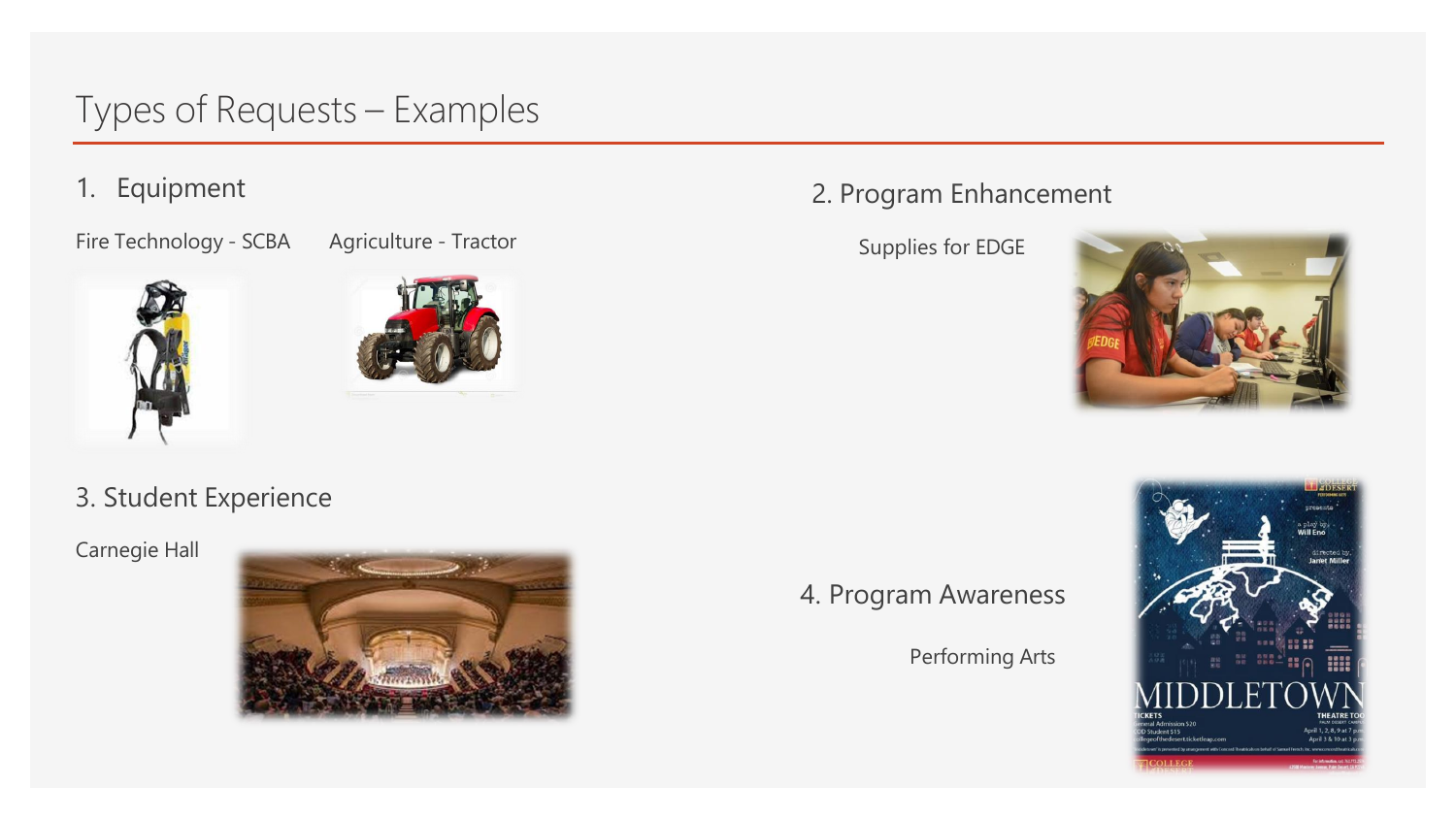## Funding Stream(s)

**1**

**2**

**3**

Earnings from the \$600,000 recently established unrestricted quasi-endowment

The Foundation will subsidize funding as necessary for the first few years until the quasi-endowment is performing well to fully support this program.

Eventually, donors may wish to fund campus grants

#### Investment Activities

\$600,000 Unrestricted Quasi-Endowment